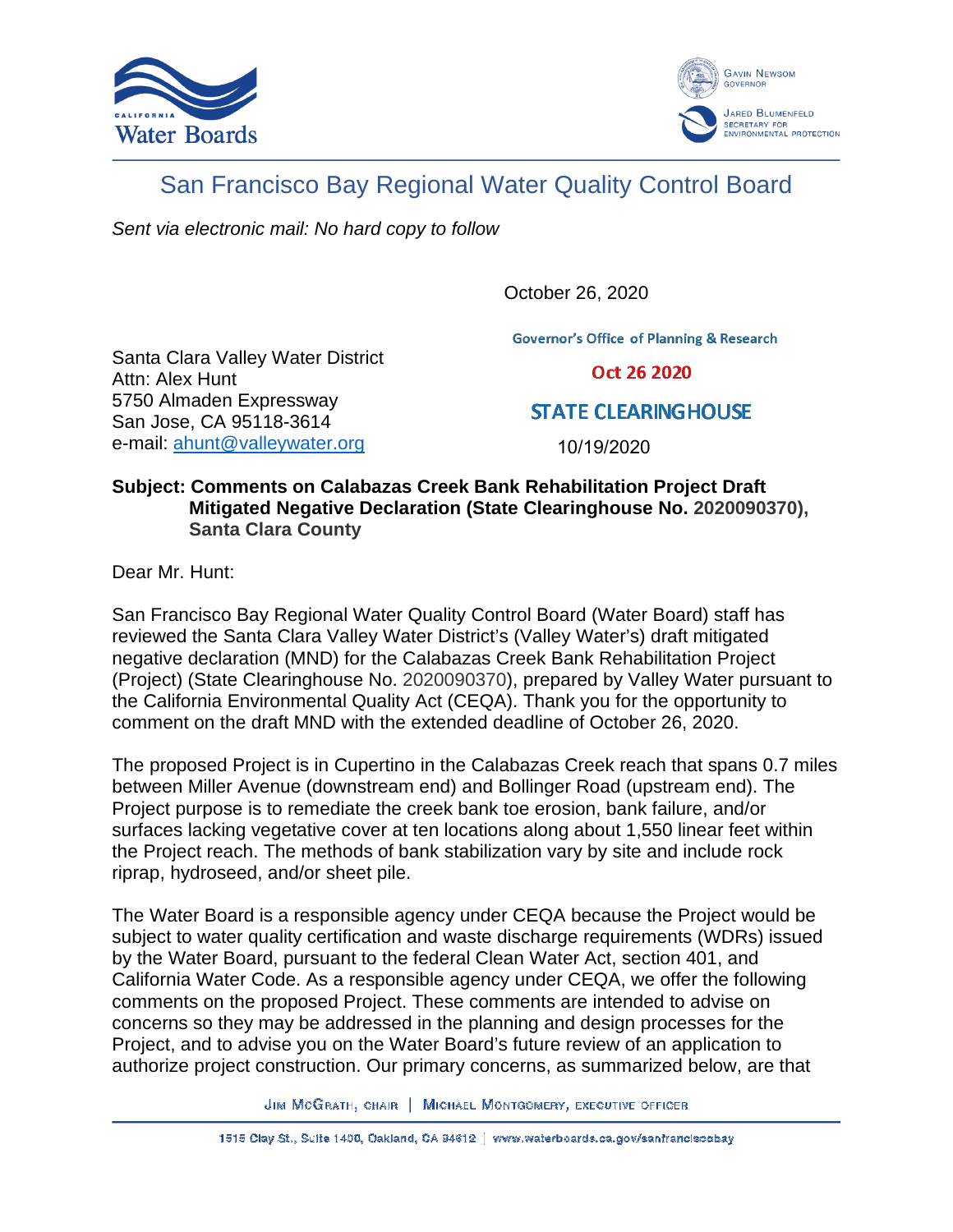the draft MND does not include information on the alternatives considered other than the proposed alternative, does not recognize the Project's impacts, nor does it include information for the basis of design. In addition, the Project does not appear to incorporate a sustainable design given that similar erosion repairs were constructed in 2011 with the larger flood control project.

## **Comment 1. Bank Stabilization Would Result in Significant Impact**

The draft MND is inadequate because it presents a preferred alternative that would degrade water quality but does not recognize those adverse impacts or propose appropriate mitigation for them, nor does the draft MND include other, less impactful construction alternatives. Although the draft MND states that natural bioengineering alternatives were analyzed but ruled out because of "high flow velocities and shear stress in the channel" (p. 2-3), the draft MND does not include any data or other information to qualify that conclusion, or descriptions of other alternatives that were analyzed. Valley Water's conclusion of no significant impact based on the Hydrology and Water Quality criterion is, therefore, unfounded, and we disagree with that finding. As noted below, the draft MND should be revised to address the following issues. Given that the proposed Project would degrade the Creek's riparian functions, we would be unable to issue water quality certification of the proposed Project. We would require additional analyses as described in the next comment, that a proposed project is the least environmentally damaging practicable alternative (LEDPA).

One way the proposed Project would adversely affect water quality is that at some of the bank repair sites, rock slope protection (RSP) would extend to 10 feet up the Creek banks and would be keyed in up to 6 feet deep beneath the creek bed. This would permanently degrade the functions inherent in soft-earthen substrates, which include nutrient cycling; adsorption and breakdown of some pollutants in stormwater runoff; and substrate for benthic invertebrate communities. This would permanently impact the Creek's cold freshwater habitat (COLD), warm freshwater habitat (WARM), and wildlife habitat (WILD) beneficial uses. The draft MND should be revised to recognize this impact as significant and provide appropriate mitigation to compensate for the impacts, if they are unavoidable.

Further, it is unclear whether the proposed Project would promote a stable creek design. At some of the erosion sites, the previously-constructed hardscape appears to have induced additional erosion, such as at Site 8, with erosion on the bare bank above the rock riprap, and at Site 9, with erosion on the mostly bare bank at the log revetment and overhead pipeline. This is not surprising since the Creek is sediment starved (MND, p. 4-21 and 4-65). Adding additional hardscape, as with the proposed Project, may not prevent additional erosion at the bank toes or ends of hardened sections of the banks, and may result in the same kinds of erosion problems as with the Creek's current conditions. The draft MND should be revised to incorporate evaluations of creek flow velocity, shear stress values, Manning's N roughness coefficients, and any other analyses used to evaluate the Project reach and alternatives to achieve the Project purpose.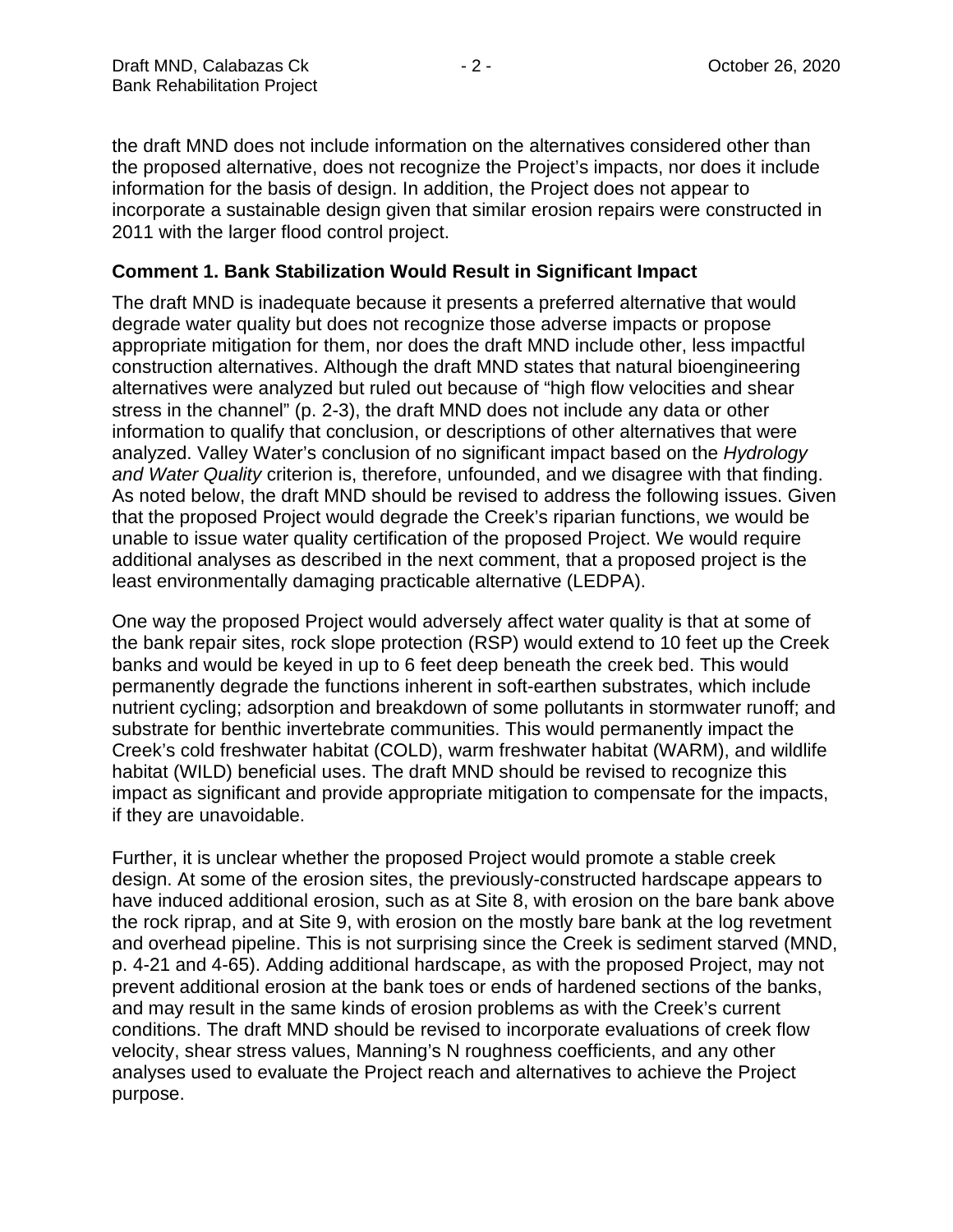At Sites 9 and 10, sheet pile would be pressed into the bank, extending from the top of bank to below the channel bed elevation, and behind the existing lower banks, leaving the lower banks intact. However, the draft MND states that the existing lower banks may erode with time, but this is reported as a benefit because it would purportedly create new waters of the U.S. (i.e., intermittent stream) by widening the Creek's cross section (p. 4-35).

This would be a significant impact because the Project could apparently induce erosion to the point that no Creek bank would remain. Accordingly, the draft MND should be revised to address this impact as significant, and to provide alternatives that would avoid and minimize such an impact.

## **Comment 2. Least Environmentally Damaging Practicable Alternative**

For the Water Board to permit the proposed Project pursuant to the Clean Water Act, section 401, we will require an alternatives analysis consistent with the State Wetland Definition and Procedures for Discharges of Dredged or Fill Material to Waters of the State (Procedures) that allows the permitting authority to determine whether the proposed project is the Least Environmentally Damaging Practicable Alternative (LEDPA).Although the LEDPA analysis is not required by CEQA, a project proponent may tailor their alternative analysis to fulfill both the CEQA and Procedures requirements to help expedite the Water Board's Project review to issue a 401 certification. Compensatory mitigation cannot be used as a strategy to arrive at a preferred alternative with a LEDPA analysis and should only be used after all avoidance and minimization measures have been exhausted. Valley Water would need to exhaust all impact avoidance and minimization measures before relying on compensatory mitigation to determine LEDPA when applying for a permit from the Water Board to authorize the Project.

In particular, the MND should be revised with analyses to show whether soft or hybrid bank stabilization methods are feasible. An example of a successful hybrid bank stabilization project is in Wildcat Creek in San Pablo, which the Water Board authorized in 2013. Like the Project reach, the Wildcat Creek site has very steep banks at 1:1 slope and near-vertical banks in some locations and is constrained by urban development. This project includes a steel H-pile supported retaining wall with rock, soil, and willow brush layering at the toe of the wall. The planted willows stabilize the bank toe with their root matrices and soften the upper sacrete-lined banks with their branching foliage. This results in greater function than the proposed Project's hardscape while providing support and stability for the upper banks. The existing native vegetation in the Project site suggests that water is present to support vegetation for soft or hybrid bank stabilization methods after an establishment period that would need to be supported by Valley Water. The MND should be revised to address alternatives which incorporate vegetated systems that maximize riparian functions and avoid or minimize hardscape.